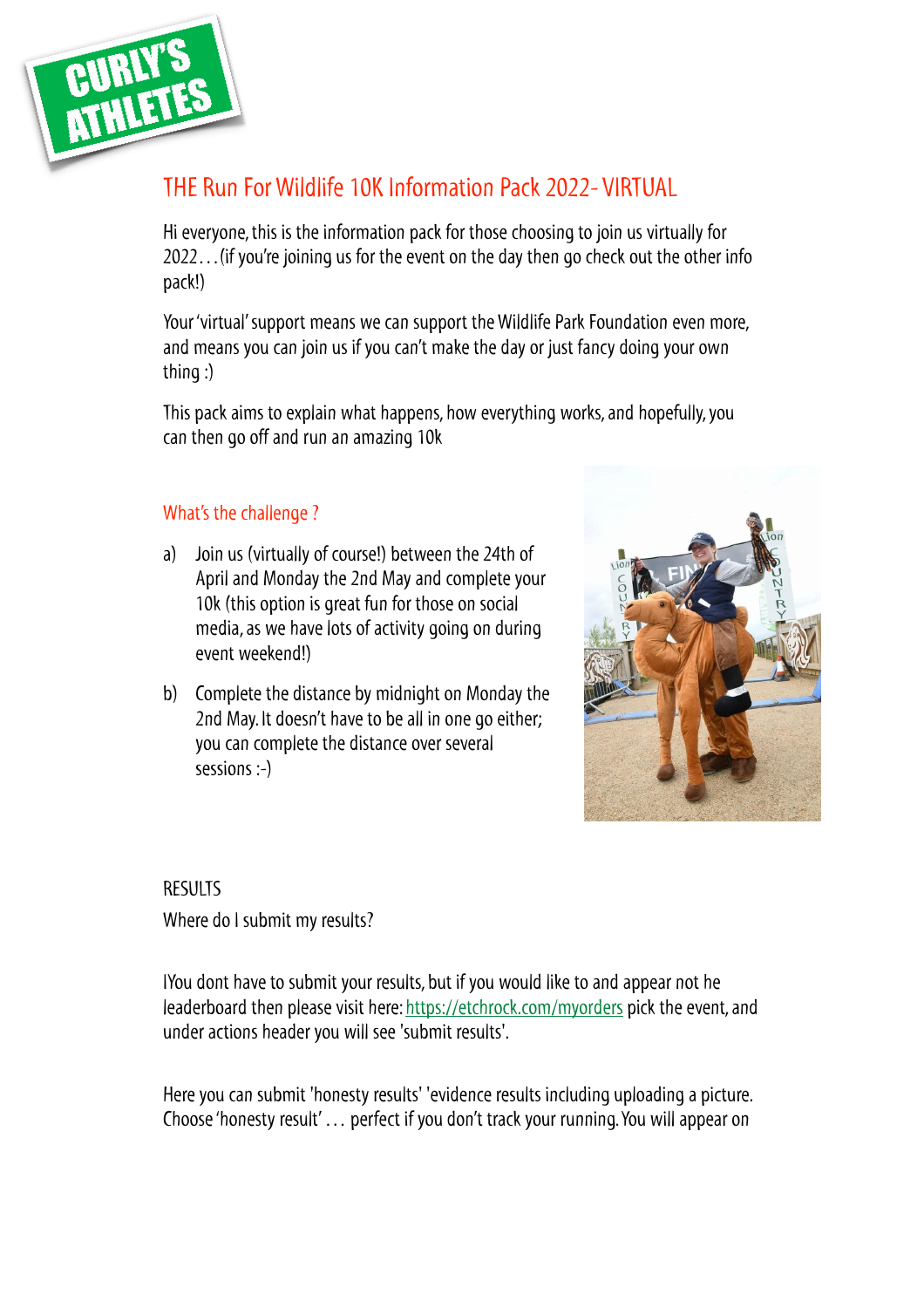

the results leaderboard, but you won't be 'ranked' in the final results. (Nb: virtual results will appear separately from the main event)

Choose 'evidence based result'… This requires you to provide a link of your activity from the fitness device that you used (Strava, Garmin, Fitbit, Endomondo etc.) You can also upload a picture of your run if your technology is not having a good day!

More details on the process is here: [https://etchrock.zendesk.com/hc/en-us/articles/](https://etchrock.zendesk.com/hc/en-us/articles/360011213578-Participant-Submitting-evidence-for-a-virtual-event-) [360011213578-Participant-Submitting-evidence-for-a-virtual-event-](https://etchrock.zendesk.com/hc/en-us/articles/360011213578-Participant-Submitting-evidence-for-a-virtual-event-)

#### RESULT tips

- If something has gone wrong, then use this form to get in touch so we can help; <https://curlysathletes.co.uk/results#49538bed-4d75-4f72-a1b0-13aec5668ccd>
- RUN THE DISTANCE, we don't mind you doing it in stages. If you do this then please submit as a honesty result. If you run further, be sure to send us the time for 10k of your run vs a marathon :)
- DON'T BE LATE, last day for results to be submitted is the 2nd May
- When entering your time it is hour first, then minute, then seconds so 45 minutes and 10 seconds would be 00:45:00

## When will I receive my medal (and other items)?

Your medals will be sent out the week after the main event day. If you've ordered a tshirt, this will also be sent out at the same time :)

#### Join in the fun!

Please tag us in your social media, post on our Facebook page, or in the event page on Facebook. Share pictures!!! We would love to help you celebrate your achievement and say thank you :)

FAQ's?

What if I don't run?